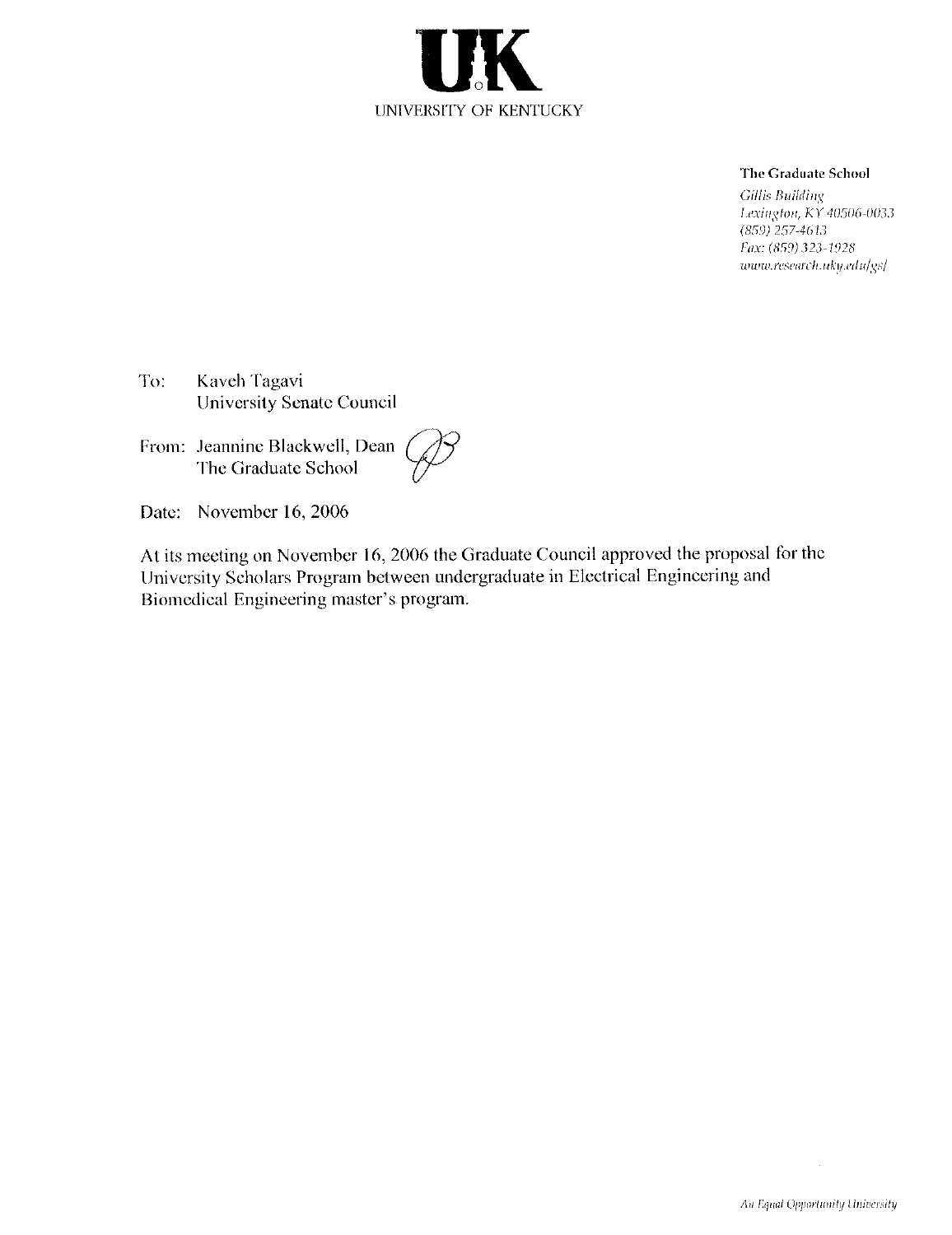UNIVERSITY OF KENTUCKY

0607-Poo2.

Office of the Dean

College of Engineering 351 Ralph G. Anderson Building Lexington, KY 40506-0503<br>(859) 257-1687 / 257-8827 Fax: (859) 323-4922 www.engr.uky.edu

March 13, 2006

Dean Jeannine Blackwell **Graduate School Gillis Building** 

Dear Dean Blackwell:

The College of Engineering supports the University Scholars Program between undergraduates in Electrical Engineering and Biomedical Engineering master's program.

Please feel free to contact me if you need additional information.

Sincerely,

 $\mathcal{T}_{\text{norm}}$  continuously

Thomas W. Lester Dean

**MAR 15 2006**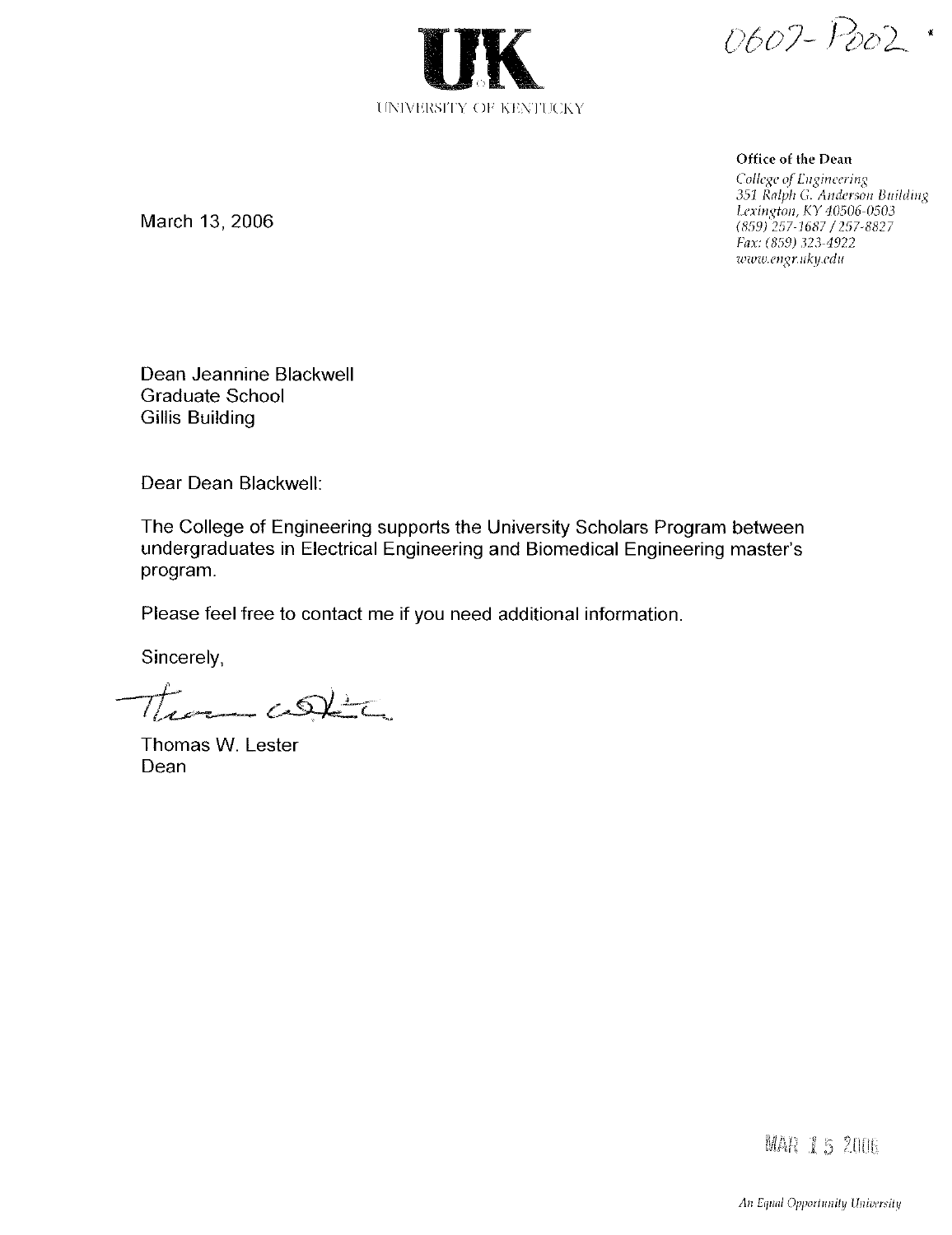

**Department of Electrical** and Computer Engineering

College of Engineering 453 F. Paul Anderson Tower Lexington, KY 40506-0046  $(859)$  257-8042 Fax: (859) 257-3092 www.engr.uky.edu

March 7, 2006

Dr. Thomas Lester Dean, College of Engineering

Re: University Scholar Program for MS in Biomedical Engineering & BS in Electrical Engineering.

Dean Lester:

I have attached a copy of the proposal for the University Scholar Program for MS in Biomedical Engineering  $\&$  BS in Electrical Engineering. This proposal was reviewed by the faculty of the Department of Electrical and Computer Engineering (ECE) and was approved by a vote of 21-0 on the February 10, 2006 meeting of the ECE faculty. It includes the changes suggested by the Director of the Biomedical Engineering program, but still needs the official approval of that program.

Your approval and further processing of this proposal will be appreciated.

Sincerely,

Vijay P. Singh Professor and Chai

Xc: Dr. Don Hangher, Associate Dean, College of Engineering Rosie Hicks. Dean's Office Dave Puelo, Director, Biomedical Engineering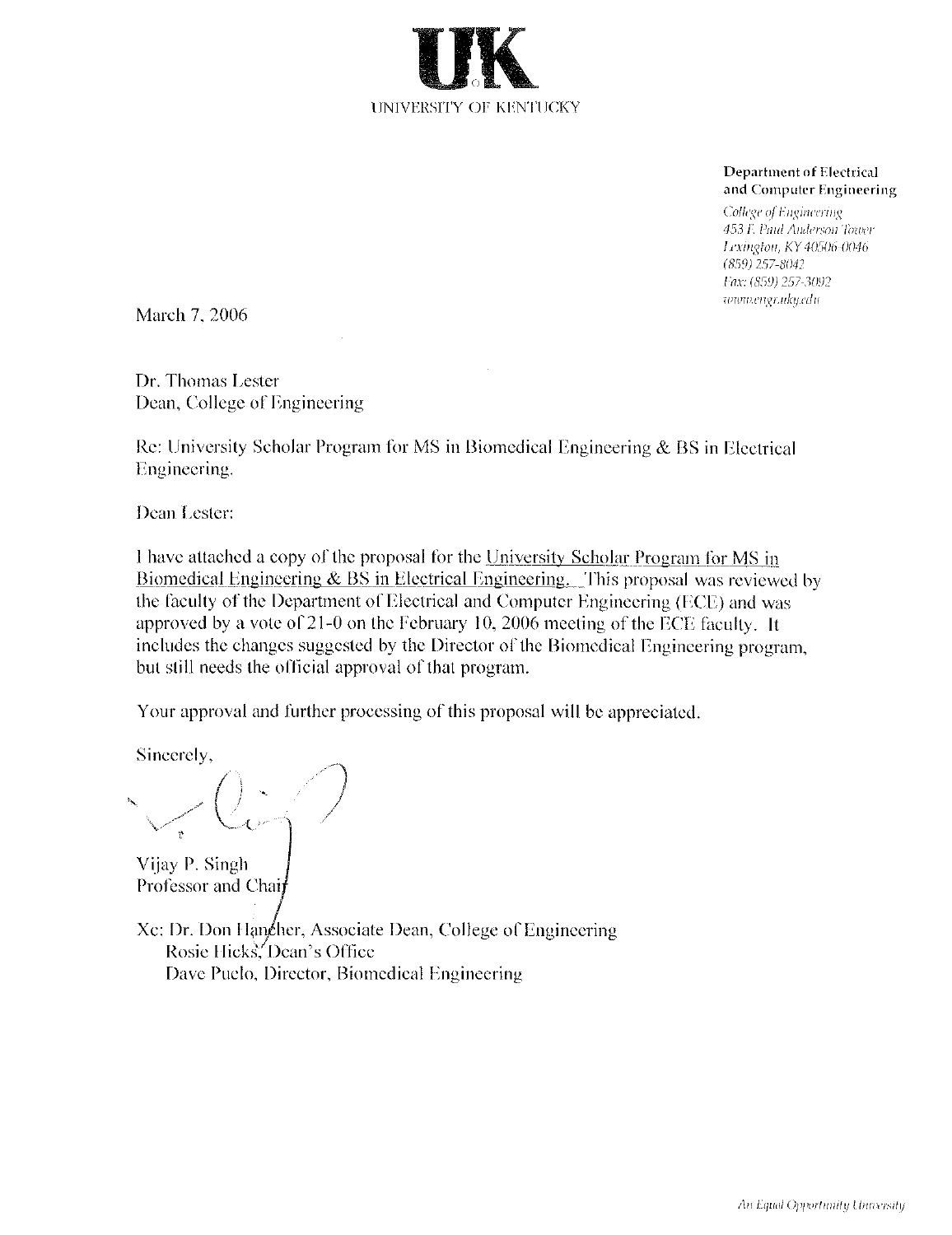# University Scholars Program MS in Biomedical Engineering and **BS** in Electrical Engineering

### **Background**

The MS in Biomedical Engineering (MSBME) is a multi-disciplinary graduate program offered by the Center for Biomedical Engineering at the University of Kentucky. The MSBME program is available as a thesis option (Plan A) requiring 26 hours of course work, or as a project option (Plan B) requiring 33 hours of course work. The Biomedical Engineering program is a graduate degree only program: The University of Kentucky does not offer an undergraduate degree in Biomedical Engineering. The University of Kentucky's College of Engineering offers a 4-year, 131credit-hour Bachelor of Science degree in Electrical Engineering. The undergraduate program is accredited by the Accreditation Board of Engineering and Technology (ABET). This document proposes the establishment of a University Scholars program for the Biomedical Engineering program for students pursuing the undergraduate degree in Electrical Engineering. The program is intended to appeal to students who are studying Electrical Engineering at UK as an undergraduate, and who seek an advanced degree in Biomedical Engineering. It is recognized that programs in Biomedical Engineering at the undergraduate level are receiving increased visibility among students interested in careers in that field, because of the emphasis on health care needs in the nation, and increased funding from the Whitaker Foundation and NIH. The University of Kentucky has decided not to pursue an undergraduate program in Biomedical Engineering, and we believe the University Scholars approach will provide an attractive alternative for undergraduates interested in the biomedical field.

#### **Program Structure**

Admissions: A student desiring admission into the MSBME University Scholars program is required to meet the following requirements: 1) The applicant must be an undergraduate pursuing a BS degree in Electrical Engineering. 2) The applicant should apply for the MSBME University Scholars program at the end of his/her junior year. 3) The applicant must have senior standing (completed at least 90 hours of course work) and have completed all University Studies requirements. 4) The applicant must have an overall grade-point average of 3.2 or above on a 4.0 scale, and a grade-point average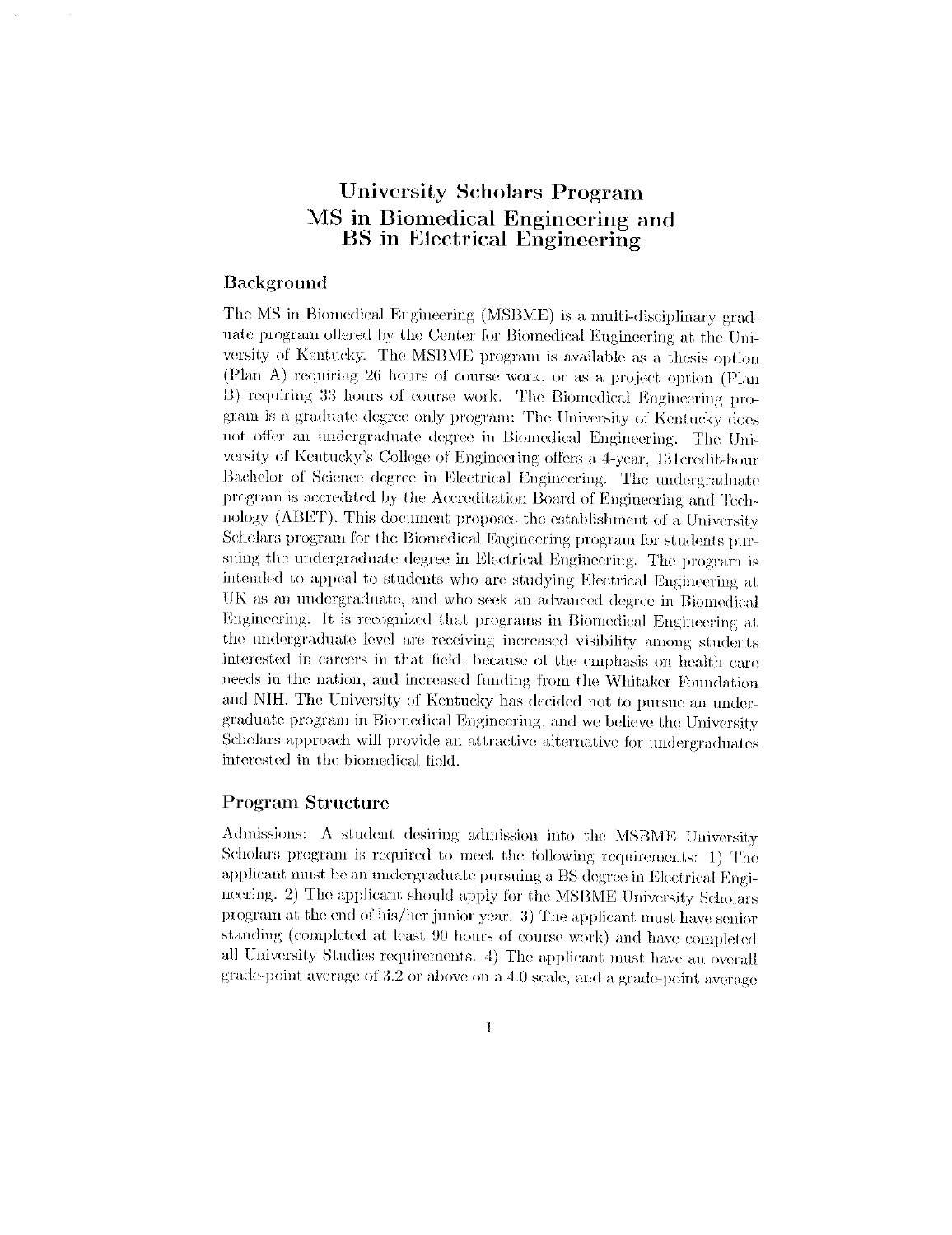of 3.5 or above in the undergraduate major. 5) The applicant must follow the current application procedures for the Graduate School, and must meet the admission standards of the Graduate School and the MSBME program.

#### Programs of Study

One of the criteria used for admission into the MSBME program is that at least one faculty member in BME agrees to serve as a graduate research advisor for an applicant. Upon admission to the program, the graduate research advisor in the Center for Biomedical Engineering will advise students regarding their participation in the dual degree program and in their graduate coursework. The students' undergraduate departmental advisors will advise on undergraduate coursework. Currently, four EE Technical Electives, two Technical Electives, and one Supportive Elective are required for completion of a BS degree in Electrical Engineering.

Dual degree with BS in Electrical Engineering and MS in Biomedical Engineering: Under the dual degree program, the total number of credit hours completed for the combined program may be up to twelve (12) hours fewer than the total required for both the bachelor's and the master's degrees. The requirements for the bachelor's and the MSBME degrees remain unchanged, however, prospective students in the dual program will share up to 12 credits for both degrees. In order for these 12 credits to satisfy the requirements of the BS and the MS degrees, a student will select EE Technical Electives and Technical Electives in the fourth year of study in consultation with the undergraduate advisor in Electrical Engineering as well as the director of graduate studies in Biomedical Engineering such that the selected electives meet the requirements of both programs.

#### Example

A student in the fourth (senior) year of his/her undergraduate curriculum could choose the following courses as their Supportive, Technical, and EE Technical Electives: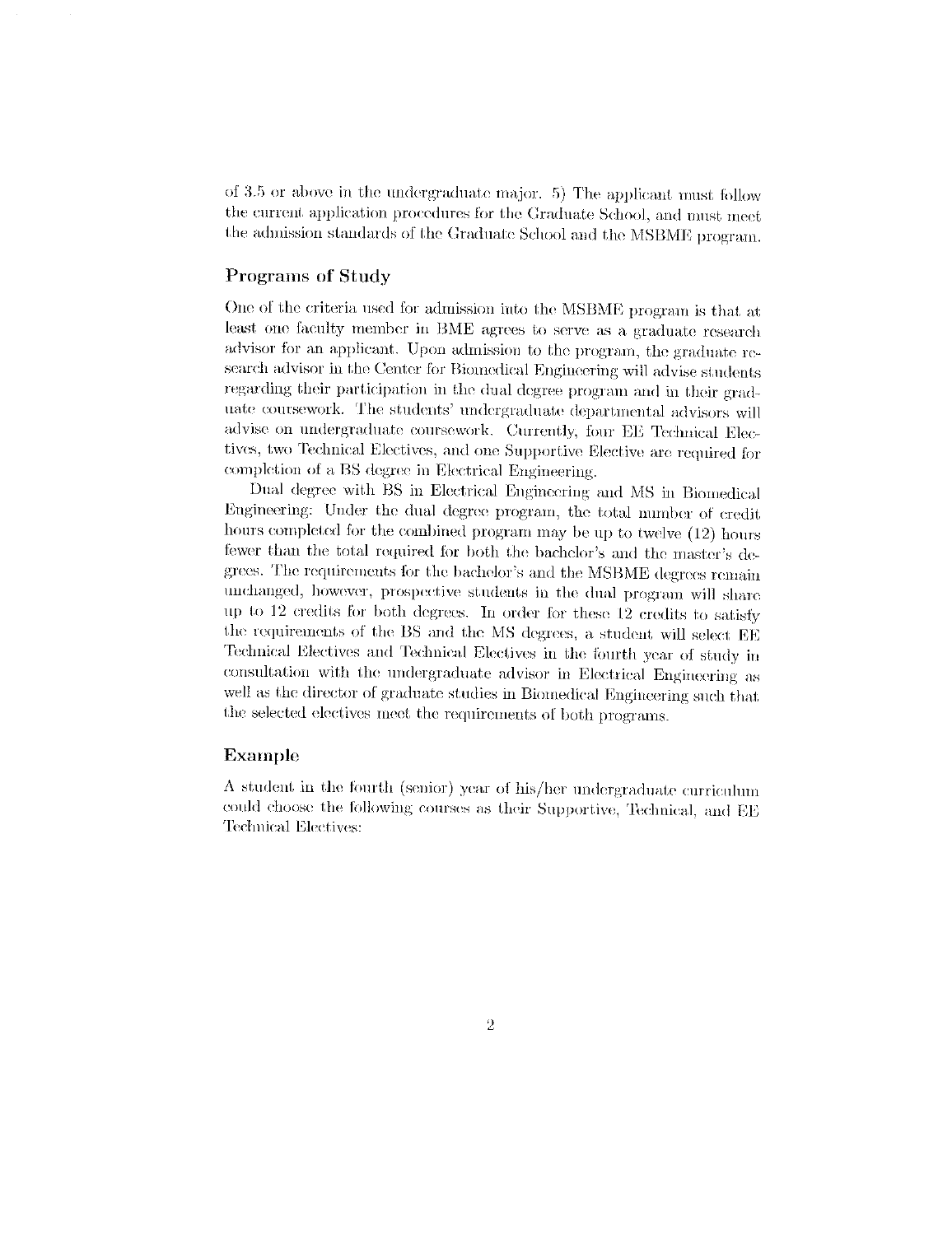| Course                                                      | Credits |
|-------------------------------------------------------------|---------|
| Supportive Elective                                         |         |
| PGY 412G Principles of Human Physiology                     | 4       |
| Technical Electives/ EE Technical Electives                 |         |
| course 1: BME 530 Biomedical Instrumentation                | 3       |
| courses $2+3$ Two of the following (each 3 credits)         | 6       |
| at least one of it must be an EE course                     |         |
| BAE 502 Modeling of Bio Systems                             |         |
| BCH401G Fundamentals of Biochem                             |         |
| ME501 Mechanical Design with Finite Element Methods         |         |
| ME/MFS 512 Manufacturing Systems                            |         |
| EE 511 Introduction to Communication Systems                |         |
| EE 512 Digital Communication Systems                        |         |
| EE 525 Numerical Methods and Electromagnetics               |         |
| EE 527 Electromagnetic Compatibility                        |         |
| EE 560 Semiconductor Device Design                          |         |
| EE 562 Analog Electronic Circuits                           |         |
| EE 564 Digital Electronic Circuits                          |         |
| EE 565 Circuit Design With Analog Integrated Circuits       |         |
| EE 567 Introduction to Laser and Masers                     |         |
| EE 568 Fiber Optics                                         |         |
| EE 571 Feedback Control Design                              |         |
| EE 572 Digital Control of Dynamic Systems                   |         |
| EE 583 Microprocessors                                      |         |
| EE 587 Microcomputer Systems Design                         |         |
| EE 599 Topics in Electrical Engineering (subtitle required) |         |
| Total                                                       | $13*$   |

\*Up to twelve of these credits are shared between the undergraduate and the graduate curriculum (two Technical Electives plus one EE Technical Elective plus one Supportive Elective).

In the first semester as a graduate student in the BME program (Fall) the student would take

| 1) BME605 Biomedical Signal Processing I       | З  |
|------------------------------------------------|----|
| 2) BME 672 Musculoskeletal Mechanics           | 3  |
| or BME 670 Bio-solid Mechanics                 | З  |
| 3) BME 661 Biomaterial Science and Engineering | -3 |
| In the second semester the student would take  |    |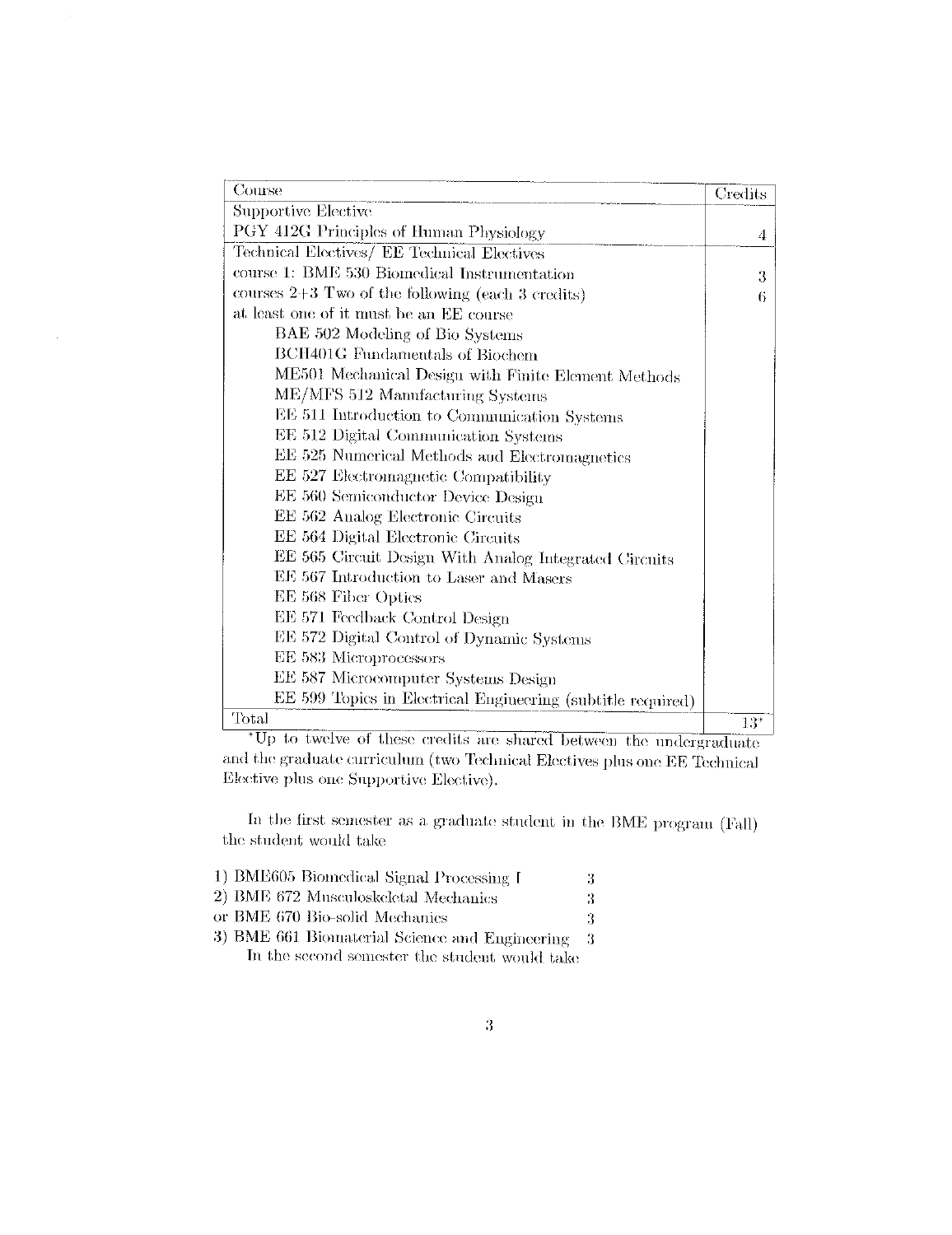1) BME 781/699 Special topics/problems in BME -3

2) BME 774 Graduate Biomed Engr Seminar

It is expected that the student will have started working on a thesis in the first semester as a graduate student in BME, with virtually their entire effort focused on completion of the research for thesis in the second and the third semesters. It is the expectation that students in this program may be able to complete the requirements for an MS degree within three semesters and one summer. The plan B option, which is a Masters degree in BME with a project instead of a thesis, will not be offered for students who join the BME program via this University Scholars program.

 $\bf{l}$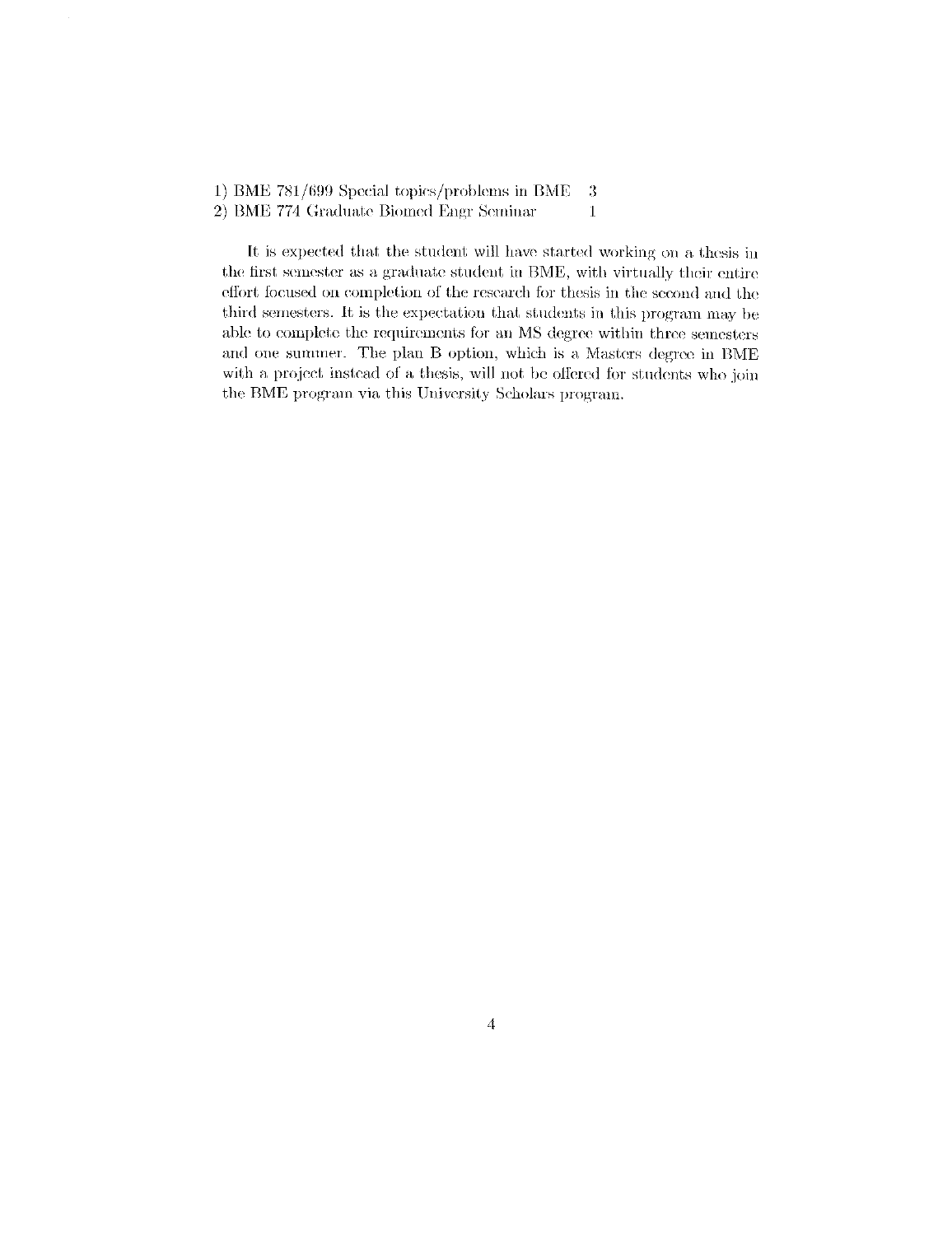### **Brothers, Sheila C**

**From:** Puleo, David A **Sent:** Friday, December 01, 2006 4:26 PM

**To:** Brothers, Sheila C

**Subject:** RE: [1] Univ. Schol. Pgm bw BS Elec Engr and MSBME

Yes, it was approved. I sent to Dr. Singh a memo of support, dated March 21, 2006, indicating our faculty's unanimously support for the proposal. It should have been included with the other memos. Thanks.

**Dave** 

\*\*\*\*\*\*\*\*\*\*\*\*\*\*\*\*\*\*\*\*\*\*\*\*\*\*\*\*\*\*\*\*\*\*\*\*\*\*\*\*\*\*\*\*

Dave Puleo Center for Biomedical Engineering University of Kentucky (859) 257-2405 puleo@uky.edu \*\*\*\*\*\*\*\*\*\*\*\*\*\*\*\*\*\*\*\*\*\*\*\*\*\*\*\*\*\*\*\*\*\*\*\*\*\*\*\*\*\*\*\*

> **From:** Brothers, Sheila C **Sent:** Friday, December 01, 2006 1:16 PM **To:** Puleo, David A **Subject:** Univ. Schol. Pgm bw BS Elec Engr and MSBME

Good afternoon! I am writing in regard to the proposal to create a University Scholars Program between the BS in Electrical Engineering and the MS in Biomedical Engineering (attached).

The memo from Professor Singh indicates that this proposal has not yet received your (as Director of the Center for Biomedical Engineering) official approval.

Could you please let me know if this proposal is approved by you? I cannot send this to a committee for review unless I am satisfied that all players are on the same page, so to speak. You can do a formal memo if you want, but all I really need is written (email is fine) approval by you.

If you have any questions, please do not hesitate to contact me.

Thank you, Sheila

*Sheila Brothers Office of the Senate Council Administrative Coordinator 203E Main Building, -0032 Phone: (859) 257-5872 Fax: (859) 257-8375 sheila.brothers@uky.edu http://www.uky.edu/USC/New*